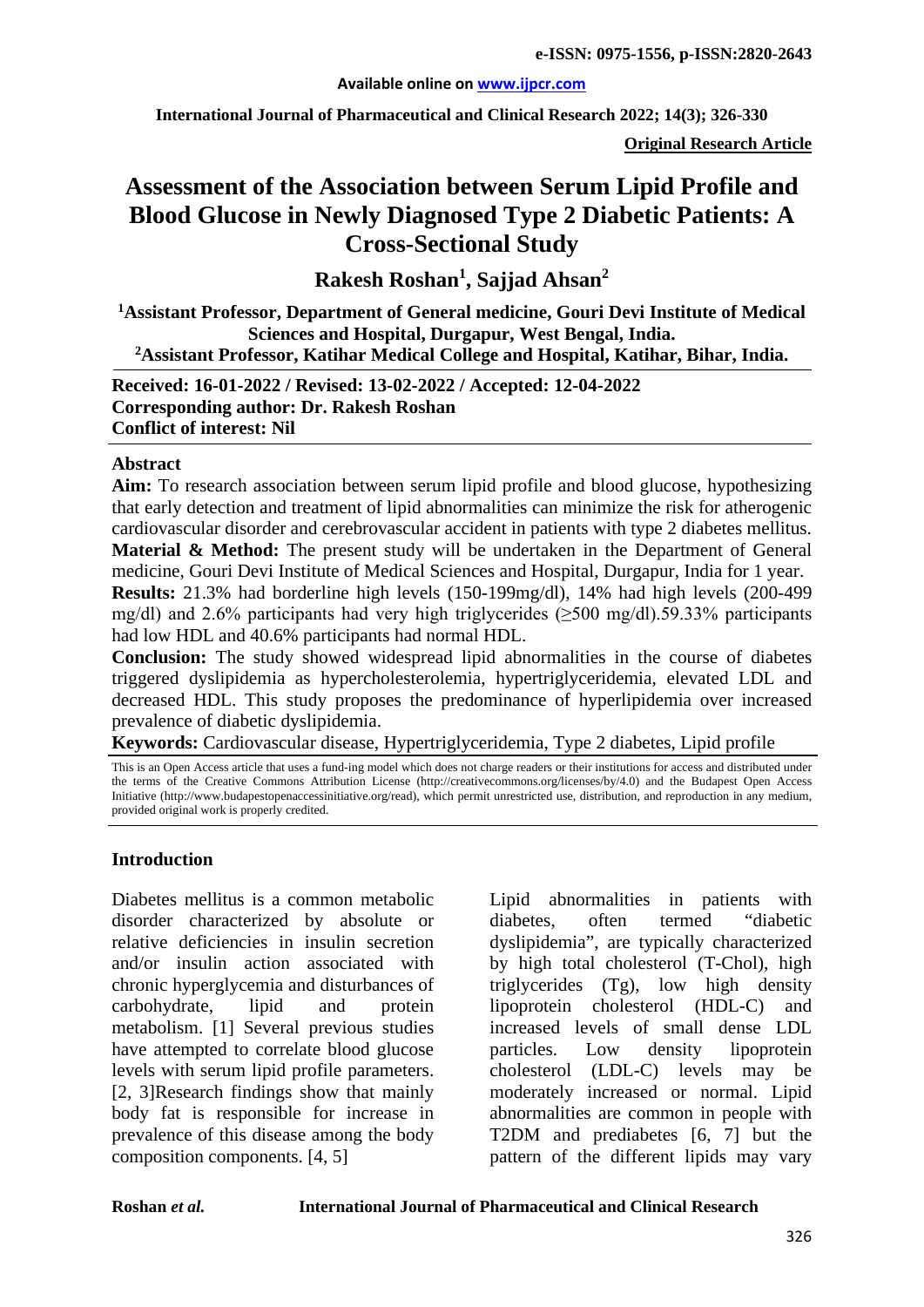between ethnic groups, economic levels, and access to health care [8, 9].

One of the important cardiovascular risk factors in type 2 diabetes is dyslipidemia. The composition of lipids in diabetic dyslipidemia is more atherogenic than in dyslipidemia in general. The term diabetic dyslipidemia comprises a triad of raised triglycerides, reduced high density lipoprotein (HDL) and excess of small, dense low density lipoprotein.[10]Every one of these dyslipidemic features are associated with an increased risk of cardiovascular disease.

Increased hepatic secretion of large triglyceride-rich VLDL and impaired clearance of VLDL is central to the pathophysiology of this dyslipidemia.[11] The contribution of triglycerides to CVD risk has been much debated in the past, with many important prospective studies observing an association. between elevated triglycerides levels and CVD risk.[12]This independent association with long term allcause mortality supports the idea that serum triglycerides could play a role in type 2 diabetic patients mortality risk. [13]

This study aims to research association between serum lipid profile and blood glucose, hypothesizing that early detection and treatment of lipid abnormalities can minimize the risk for atherogenic cardiovascular disorder and cerebrovascular accident in patients with type 2 diabetes mellitus.

## **Material & Method:**

The present study will be undertaken in the Department of General medicine, Gouri Devi Institute of Medical Sciences and Hospital, Durgapur, India for 1 year.

## **Inclusion criteria**

• All patients who have been diagnosed as having type 2 diabetes mellitus within the last 6 months using the ADA (American Diabetes Association) criteria

Patients of either sex

### **Exclusion criteria**

- Type 1 Diabetics
- Patients on antipsychotic medications
- Patients with active hypothyroidism
- Patients with Cushing's syndrome were excluded from the study.

All procedures and interventions have been established only after obtaining adequate/ appropriate consent in a prescribed form.

Ethical clearance has been obtained from the Ethical clearance committee of the hospital. Upon enrolment in the study, written consent was obtained and duly signed by the patients in a prescribed format.

After inclusion in the study in each case a thorough history was taken followed by a detailed examination and the observations were recorded.

### **Results:**

The maximum number of patients belonged to the age group of 40-50 years (60%) and the least number belonged to the age group  $20-30$  years  $(3.3\%)$ .

The Table 2 shows the gender distribution of the participants of our study. Among the total participants, 50(33.3%) were males, and 100(66.6%) were females.

Table 3 shows that 21.3% had borderline high levels (150-199mg/dl), 14% had high levels (200-499 mg/dl) and 2.6% participants had very high triglycerides  $( \geq 500 \text{ mg/dl}).$ 

Table 4 illustrates59.33% participants had low HDL and 40.6% participants had normal HDL.

Table 5 shows among the 150 participants, 90 (60%) participants had desirable total Cholesterol levels of<200mg/dl, 45 (30%) had borderline high levels of 200- 239mg/dl and 15 (10%) had high total cholesterol levels of ≥240mg/dl.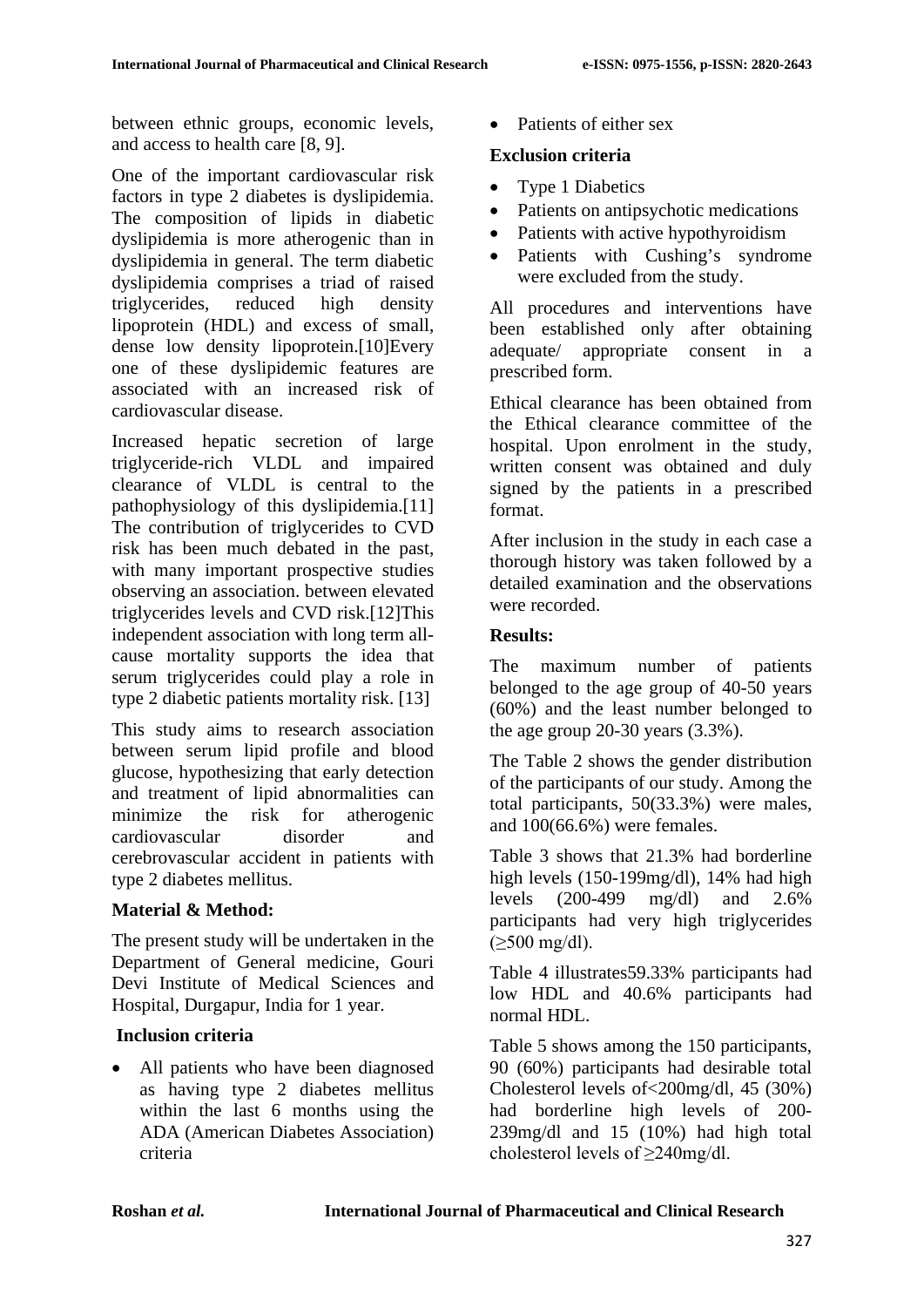Table 6 shows 25.3% participants had an optimal level of LDL of which 17 participants were males and 21 were females. 37.3% had near optimal levels of LDL and 16 participants were males and 40 were females. 19.33% had borderline high levels of LDL , 16% had high levels of LDL and 2% participants had very high levels LDL.

| Gender        | $N = 150$ | <b>Percentage</b> |
|---------------|-----------|-------------------|
| <b>Male</b>   |           | 33.33             |
| <b>Female</b> | `)(       | $\sim$ 6 $\sim$   |

**Table 2: Age distribution among the participants**

#### **Table 1: Gender distribution among the participants**

| Age             | $N = 150$ | <b>Percentage</b> |  |  |
|-----------------|-----------|-------------------|--|--|
| <b>Below 30</b> |           | 3.33              |  |  |
| $30 - 40$       |           | 16.67             |  |  |
| $40 - 50$       |           |                   |  |  |
| Above 50        |           |                   |  |  |

## **Table 3: Serum Triglycerides**

| <b>Serum Triglycerides</b>           | <b>Male</b> | <b>Female</b> | <b>Total</b> | <b>Percentage</b> |
|--------------------------------------|-------------|---------------|--------------|-------------------|
|                                      | $N=50$      | $N=100$       |              |                   |
| <b>Normal</b>                        | 22          | 70            | 92           | 61.33             |
| $\left($ <150 mg/dl)                 |             |               |              |                   |
| Borderline high (150-199 mg/dl)      | 13          | 19            | 32           | 21.33             |
| High (200-499mg/dl)                  | 10          | 11            | 21           | 14                |
| Very high $(\geq 500 \text{ mg/dl})$ |             | ി             |              | 2.66'             |

#### **Table 4: Serum HDL – distribution**

| <b>Serum HDL</b> | <b>Male</b><br>$N=50$ | <b>Female</b><br>$N=100$ | <b>Total</b> | <b>Percentage</b> |
|------------------|-----------------------|--------------------------|--------------|-------------------|
| <b>Normal</b>    | 28                    | 33                       | 61           | 40.67             |
| <b>Low HDL</b>   | $2\pi$                | 65                       | 89           | 59.33             |

#### **Table 5: Serum cholesterol levels distribution**

| <b>Serum cholesterol</b> | Male     | Female  | <b>Total</b> | <b>Percentage</b> |
|--------------------------|----------|---------|--------------|-------------------|
| levels                   | $N = 50$ | $N=100$ |              |                   |
| <b>Normal</b>            |          | 6D      |              |                   |
| <b>Border line</b>       |          |         |              |                   |
| High                     |          |         |              |                   |

#### **Table 6: LDL levels- Distribution**

| <b>LDL</b> levels          | Male $N=50$ | <b>Female N=100</b> | <b>Total</b> | <b>Percentage</b> |
|----------------------------|-------------|---------------------|--------------|-------------------|
| <b>Optimal levels</b>      |             | 21                  | 38           | 25.33             |
| <b>Near optimal levels</b> | 16          | 40                  | 56           | 37.33             |
| <b>Borderline high</b>     |             |                     | 29           | 19.33             |
| <b>High</b>                |             |                     | 24           | 16                |
| Very high                  |             |                     |              |                   |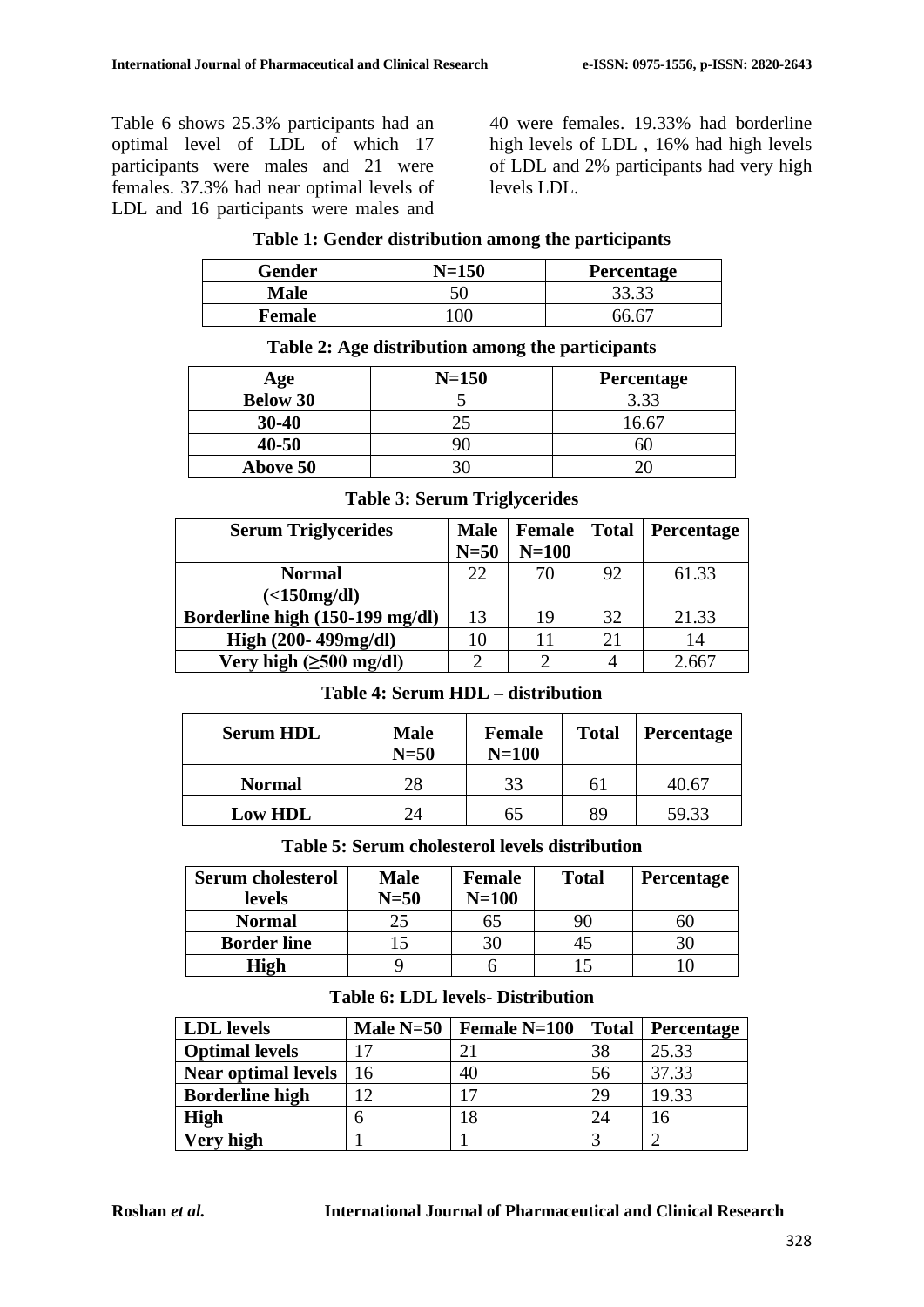## **Discussion:**

Low HDL-C levels are also common in South Asians of whom about one third has been found to have low HDL-C levels, but our result shows a prevalence that is almost three times as high. However, the cardiovascular protection of HDL-C in South Asians appears to be smaller compared to other ethnic groups [15].

The Strong Heart study aimed at investigating if combined high Tg and low HDL-C status, also known as "atherogenic dyslipidemia", were more likely to be present in T2DM individuals [16]. This study, based on a prospective cohort, showed that high fasting Tg level in combination with a low

HDL-C level were associated with increased risks of CAD and ischemic stroke, particularly in those with diabetes. It was further shown that 60% of the participants with combined high TG and low HDL levels had T2DM, whereas the corresponding figure for non-diabetics was 30%. In our study, high Tg was also strongly associated with T2DM even when HDL-C was normal. Participants with combined high Tg and low HDL-C levels had an estimated 13-fold greater odds of T2DM and estimated five-fold greater odds of prediabetes than those with normal Tg and normal HDL-C levels.

A study done by Nahar et al involving 200 participants also showed majority of

participants in the between 40-50 years.[17]

High Cholesterol levels is one of the risk factors for developing cardiovascular complications and such elevated levels are seen even in newly detected type 2 diabetics as seen in our study. Our study also showed that 71% of participants had desirable levels of total cholesterol of (<200mg/dl) while 29% had raised levels. A study done by Joshi et al in India regarding the prevalence of dyslipidemia has shown 13.9% of their subjects had hypercholesterolemia and Tamil Nadu has the highest rates of hyper cholesterolemia .[18]

A systematic review and meta-analysis of randomized controlled trials (RCTs) have clearly shown that T2DM patients benefit more from treatment with lipid lowering drugs than do non-diabetic patients [19]. Therefore, early screening and correction of lipid disorders are highly recommended for the primary and secondary care prevention of T2DM. [20]

## **Conclusion:**

The study showed widespread lipid abnormalities in the course of diabetes triggered dyslipidemia as hypercholesterolemia, hypertriglyceridemia, elevated LDL and decreased HDL. This study proposes the predominance of hyperlipidemia over increased prevalence of diabetic dyslipidemia.

## **References:**

- 1. Abou-Seif MA, Youssef AA: Evaluation of some biochemical changes in diabetic patients. Clin Chim Acta 2004,346:161–170.
- 2. Gadi R, Samaha FF: Dyslipidemia in type 2 diabetes mellitus. Curr Diab Rep 2007, 7(3):228–234.
- 3. Khan SR, Ayub N, Nawab S, Shamsi TS: Triglyceride profile in dyslipidaemia of type 2 diabetes mellitus. J Coll Phys Surg Pak2008,18(5):270–273.
- 4. Elinasri HA, Ahmed AM: Patterns of lipid changes among type 2 diabetes patients in Sudan. East Mediterr Health J 2008,14(2):314–324.
- 5. Unalacak M, KaraI H, Baltaci D, Ozgur E,Bucaktepe PGE: Effects of Ramadan fasting on biochemical and hematological parameters and cytokines in